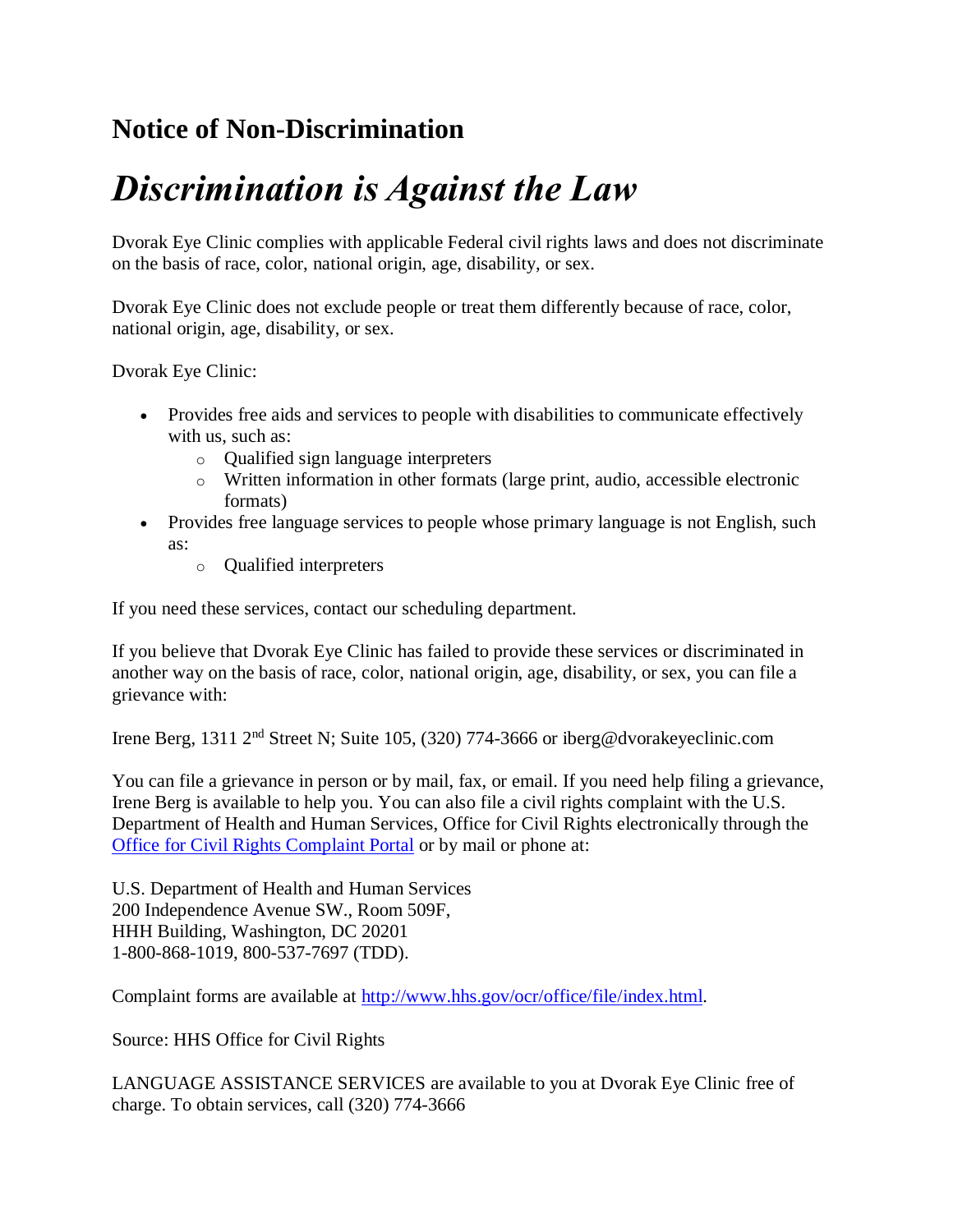# **1. Somali**

XUSUUSO: Haddii aad ku hadasho [af Soomaali], adeegyo kaalmo oo dhanka luqadda, oo bilaash ah, ayaad helaysaa. Soo wac1-320-774-3666 (Qatka Dhegoolayaasha TTY:1-320-774- 3666).

# **2. Spanish**

ATENCIÓN: si habla español, tiene a su disposición servicios gratuitos de asistencia lingüística. Llame al 1-320-774-3666 (TTY: 1-320-774-3666).

# **3. Laotian**

ໂປດຊາບ: ຖ້າວ່າ ທ່ານເວົາພາສາ ລາວ, ການບໍລິການຊ່ວຍເຫຼືອດ້ານພາສາ, ໂດຍບໍ່ເສັງຄ່າ, ແມ່ນ ມີ ພ້ ອມໃຫ້ທ່ ານ. ໂທຣ 1-320-774-3666 (TTY: 1-320-774-3666).

# **4. Oromo**

XIYYEEFFANNAA: Afaan dubbattu Oroomiffa, tajaajila gargaarsa afaanii, kanfaltiidhaan ala, ni argama. Bilbilaa 1-320-774-3666 (TTY: 1-320-774-3666).

# **5. Nuer**

LID NEEMEE: Mi ruaci ke thok naath, tin luack ke ni naath ke kuic thuɔk, jiëk ke kee lɔrä, kä tëë ke waneme ke jii. Col 1-320-774-3666 (TTY: 1-320-774-3666).

# **6. French**

ATTENTION : Si vous parlez français, des services d'aide linguistique vous sont proposés gratuitement. Appelez le 1-320-774-3666 (ATS : 1-320-774-3666).

# **7. Vietnamese**

CHÚ Ý: Nếu bạn nói Tiếng Việt, có các dịch vụ hỗ trợ ngôn ngữ miễn phí dành cho bạn. Gọi số 1-320-774-3666 (TTY: 1-320-774-3666).

# **8. Chinese**

# 注意:如果您使用繁體中文,您可以免費獲得語言援助服務。請致電 **1-320-774-3666**

**TTY**:**1-320-774-3666.**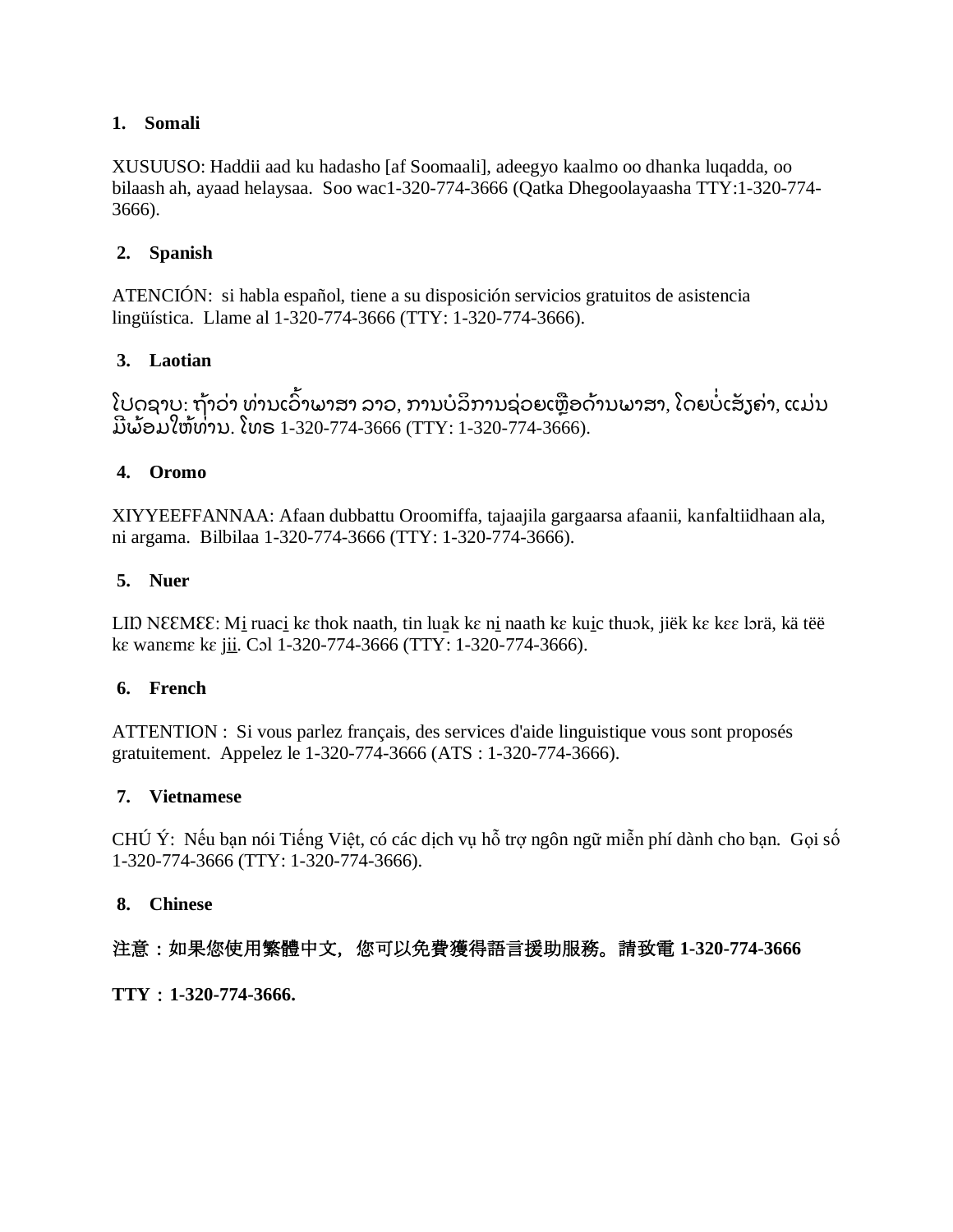#### **9. Amharic**

ማስታወሻ: የሚናገሩት ቋንቋ ኣማርኛ ከሆነ የትርጉም እርዳታ ድርጅቶች፣ በነጻ ሊያግዝዎት ተዘጋጀተዋል፡ ወደ ሚከተለው ቁጥር ይደውሉ 1-320-774-3666

(መስማት ለተሳናቸው:TTY:(1-320-774-3666).

# **10. Arabic**

.بالمجان لك تتوافر اللغوية المساعدة خدمات فإن اللغة، اذكر تتحدث كنت إذا :ملحوظة

.(1-320-774-3666 :والبكم الصم هاتف رقم) 1-1-320-774-3666 برقم اتصل

# **11. Cambodian**

ប្រយ័ត្ន៖ បើសិនជាអ្នកនិយាយ ភាសាខ្មែរ, សេវាជំនួយផ្នែកភាសា ដោយមិនគិតឈ្លួល គឺអាច មានសំរាប់បំរើអ្នក។ ចូរ ទូរស័ព្ទ

1-320-774-3666 (TTY: 1-320-774-3666).

# **12. Swahili**

KUMBUKA: Ikiwa unazungumza Kiswahili, unaweza kupata, huduma za lugha, bila malipo. Piga simu 1-320-774-3666 (TTY: 1-320-774-3666).

# **13. Hindi**

ध्यान दें: यदि आप हिंदी बोलते हैं तो आपके लिए मुफ्त में भाषा सहायता सेवाएं उपलब्ध हैं

1-320-774-3666 (TTY: 1-320-774-3666) पर कॉल करें।

# **14. Urdu**

کريں کال ۔ ہیں دستیاب میں مفت خدمات کی مدد کی زبان کو آپ تو ہیں، بولتے اردو آپ اگر :خبردار

1-320-774-3666 (TTY: 1-320-774-3666).

# **15. Thai**

# ี เรียน: ถ้าคุณพูดภาษาไทยคุณสามารถใช้บริการช่วยเหลือทางภาษาได้ฟรี โทร

1-320-774-3666 (TTY: 1-320-774-3666).